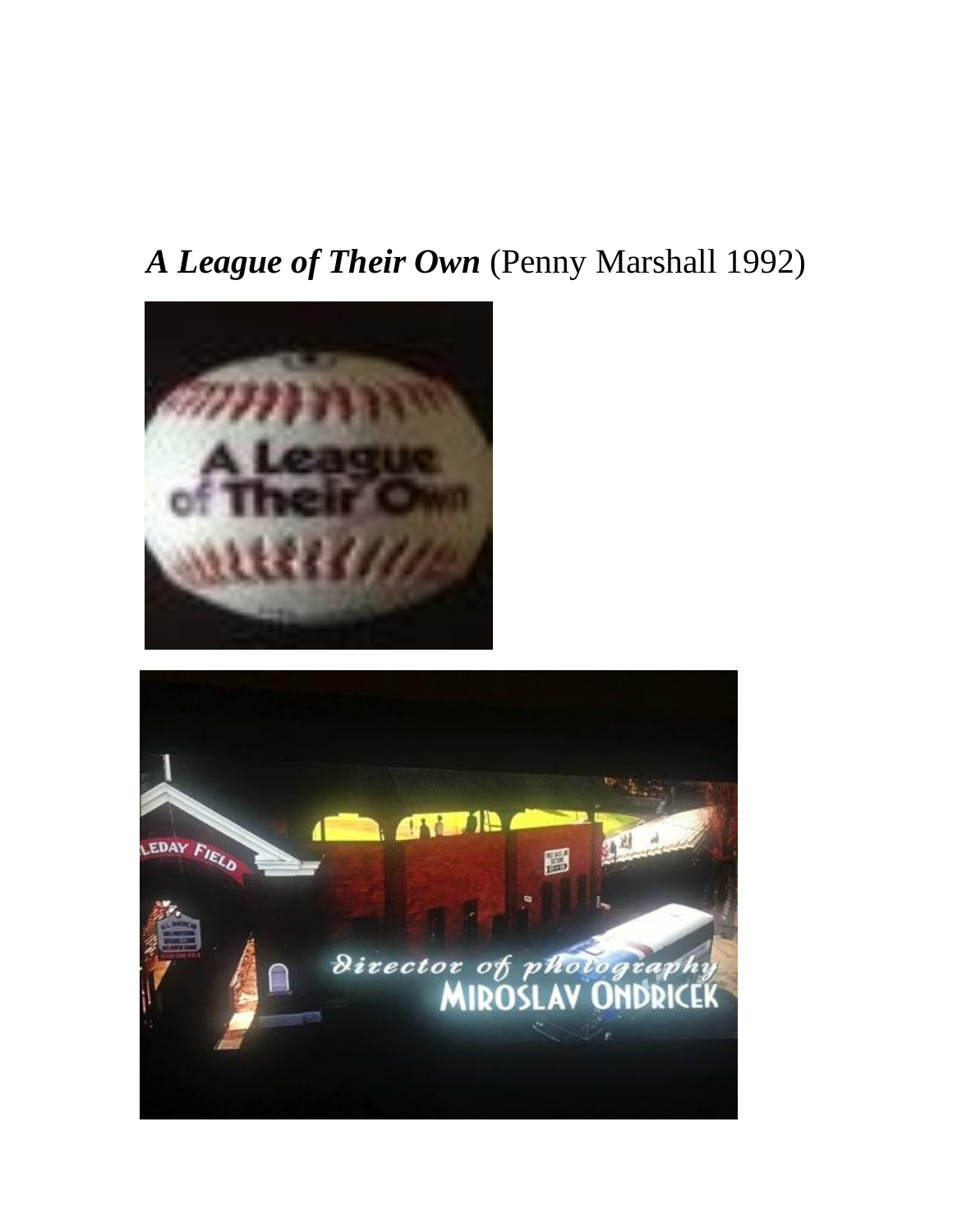Miroslav Ondrícek (1934–2015) *Awakenings* (Penny Marshall 1990) Oliver Sachs (Book) *The Preacher's Wife* (Penny Marshall 1990) *Riding in Cars with Boys* (Penny Marshall 2001) *If ….* (Lindsay Anderson 1968) *O Lucky Man* (Lindsay Anderson 1973) *Taking Off* (Milos Forman 1971) John Guare *Hair* (Milos Forman 1979) *Ragtime* (Milos Forman 1981) E. L. Doctorow (Novel) *Amadeus* (Milos Forman 1984) Peter Shaffer (Play) *Valmont* (Milos Forman 1989) *The World According to Garp* (George Roy Hill 1982) John Irving (Novel) *Funny Farm* (George Roy Hill 1988) *Silkwood* (Mike Nichols 1983) Nora Ephron (Screenplay) *Dark Sun* (Otakar Vávra 1980) Karel Capek (Novel)



**opening establishing judgmental** *god shot*

A **God Shot** or extreme high angle shot is so named because it often approximates a near impossible perspective of elevation available only to a supreme being. The shot usually confers some sort of moral judgment and, particularly in Hitchcock, foreshadows the death of the subject within the frame.

Camera does not move because it is "omniscient" and therefore needs not move.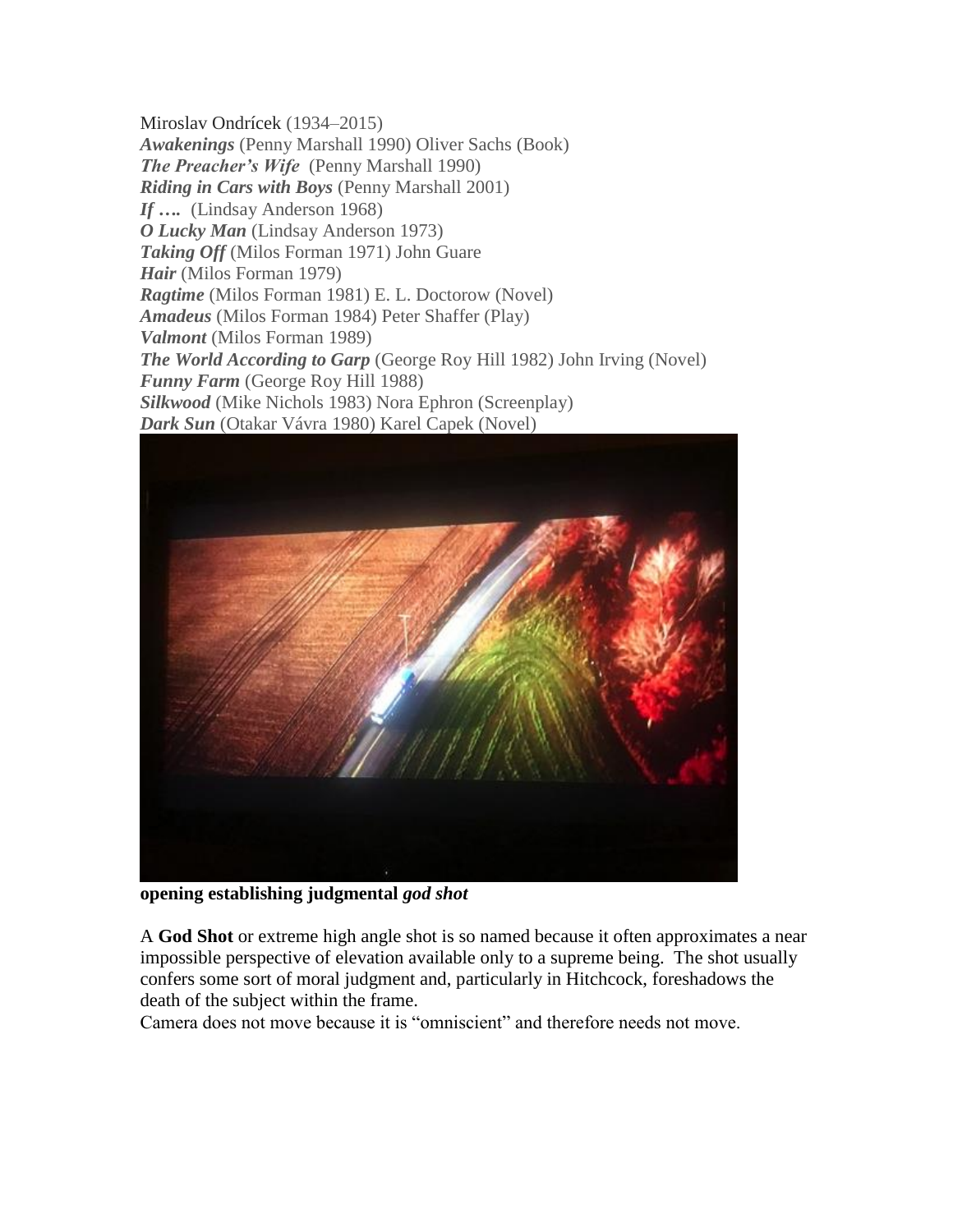

**Jimmy leads the team in prayer**



**Dottie drops the ball**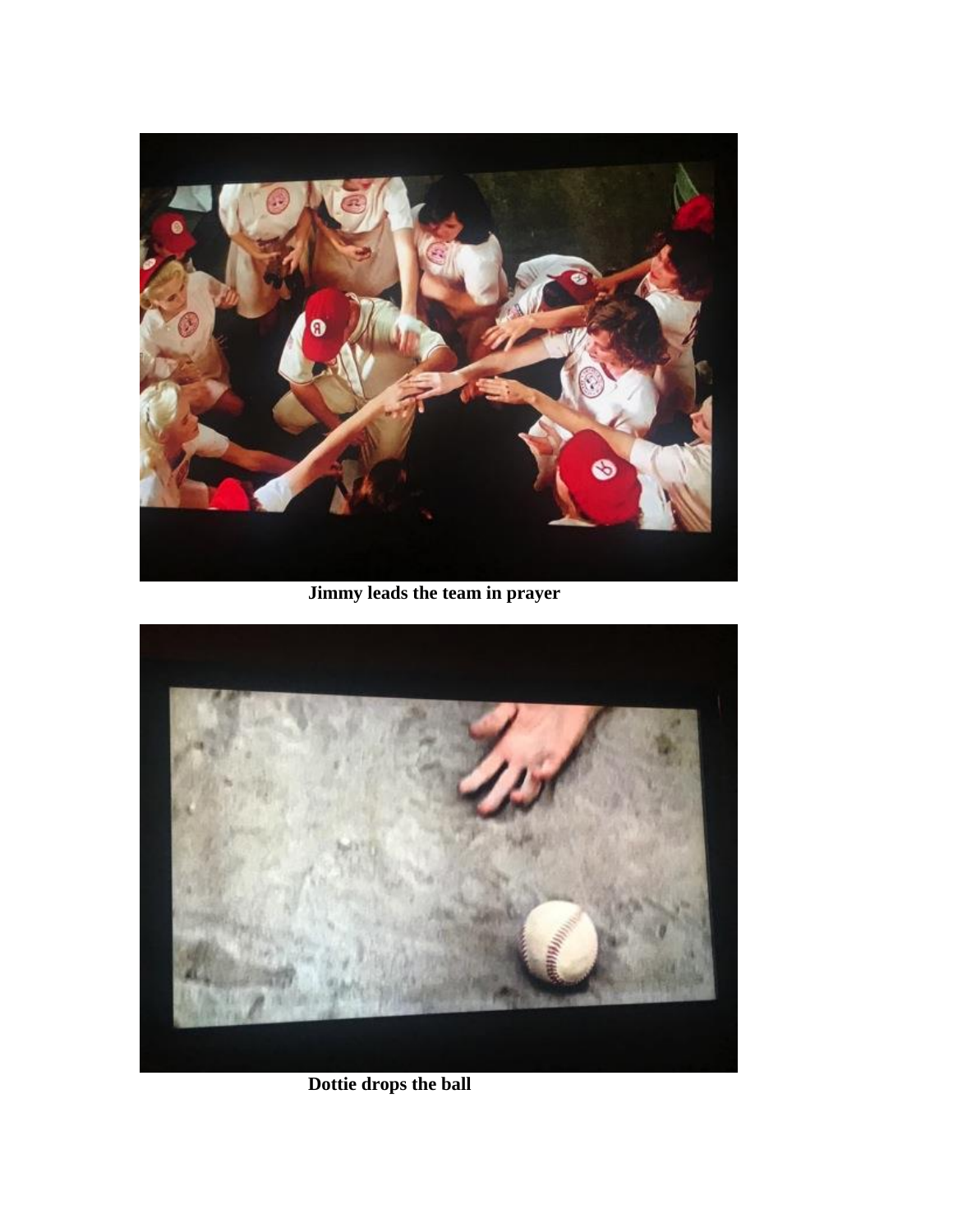

**stylized reflection of US flag as Marla (Megan Cavanaugh) waves goodbye to Dad**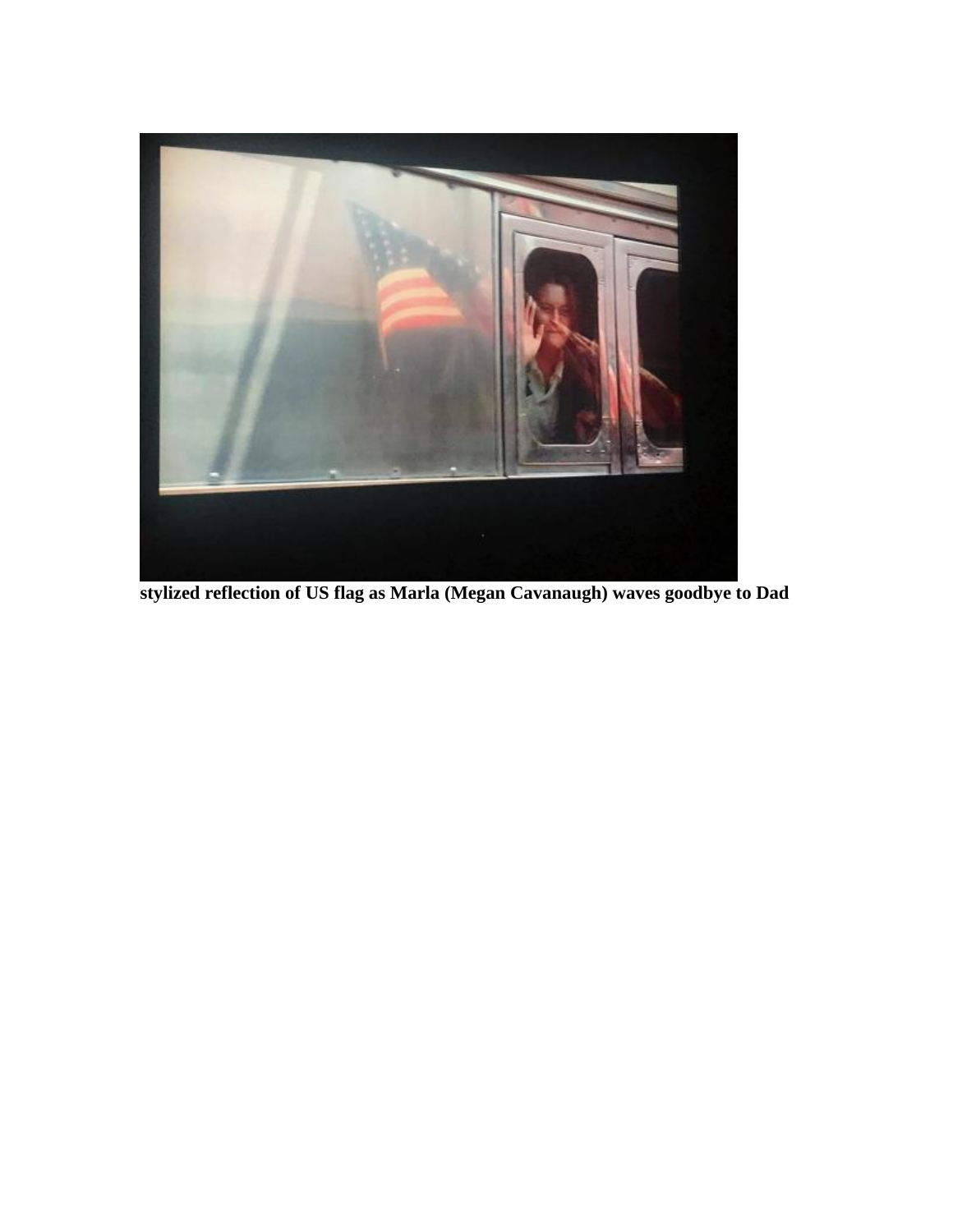

**internal framing begins "in the dark" then out into the new world** *internal frame*-often created by doorways and windows visually brackets characters and props to create a picture frame around them which invites aesthetic contemplation.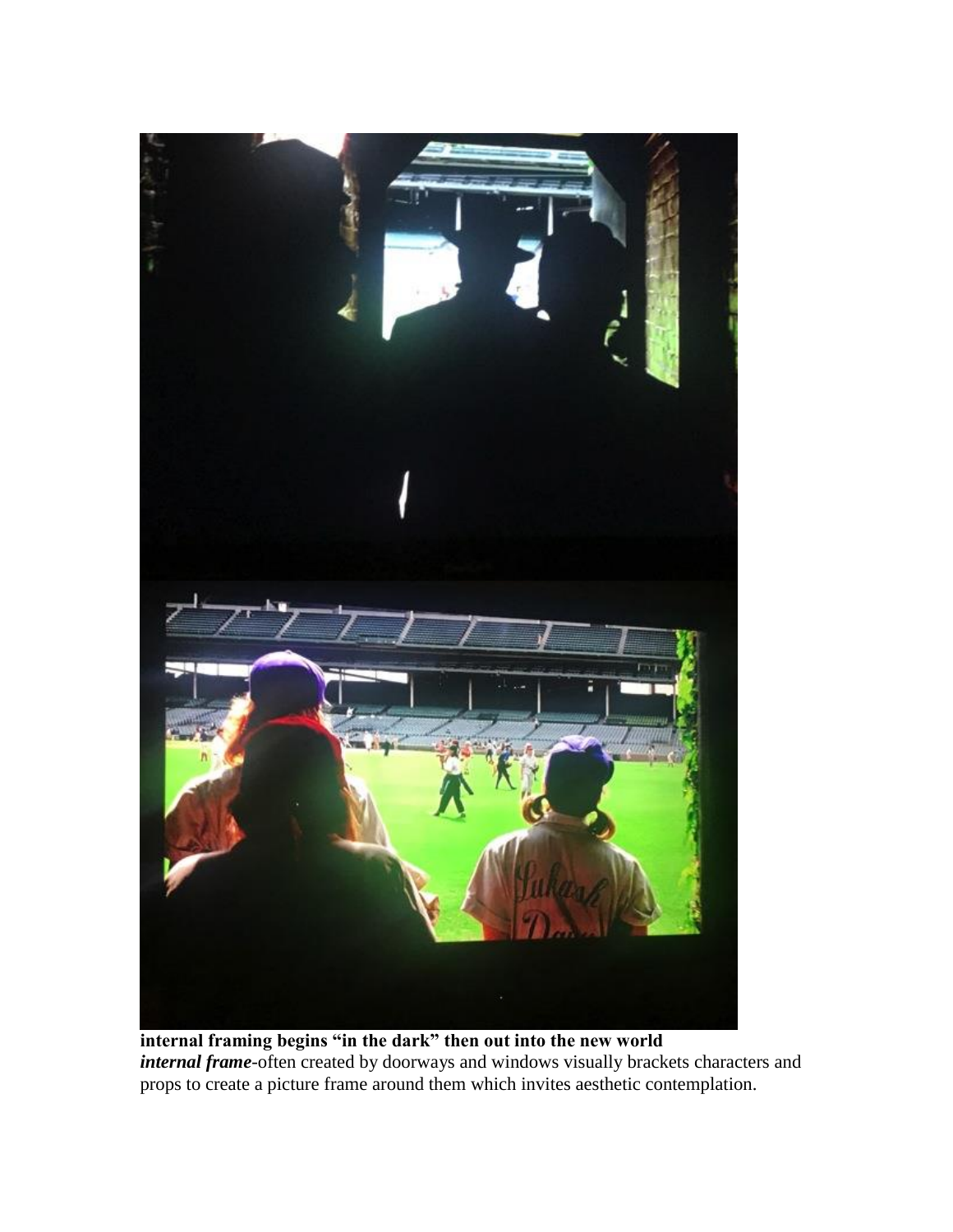

*unbalanced composition* **encourages audience's desire to see it balanced--filled**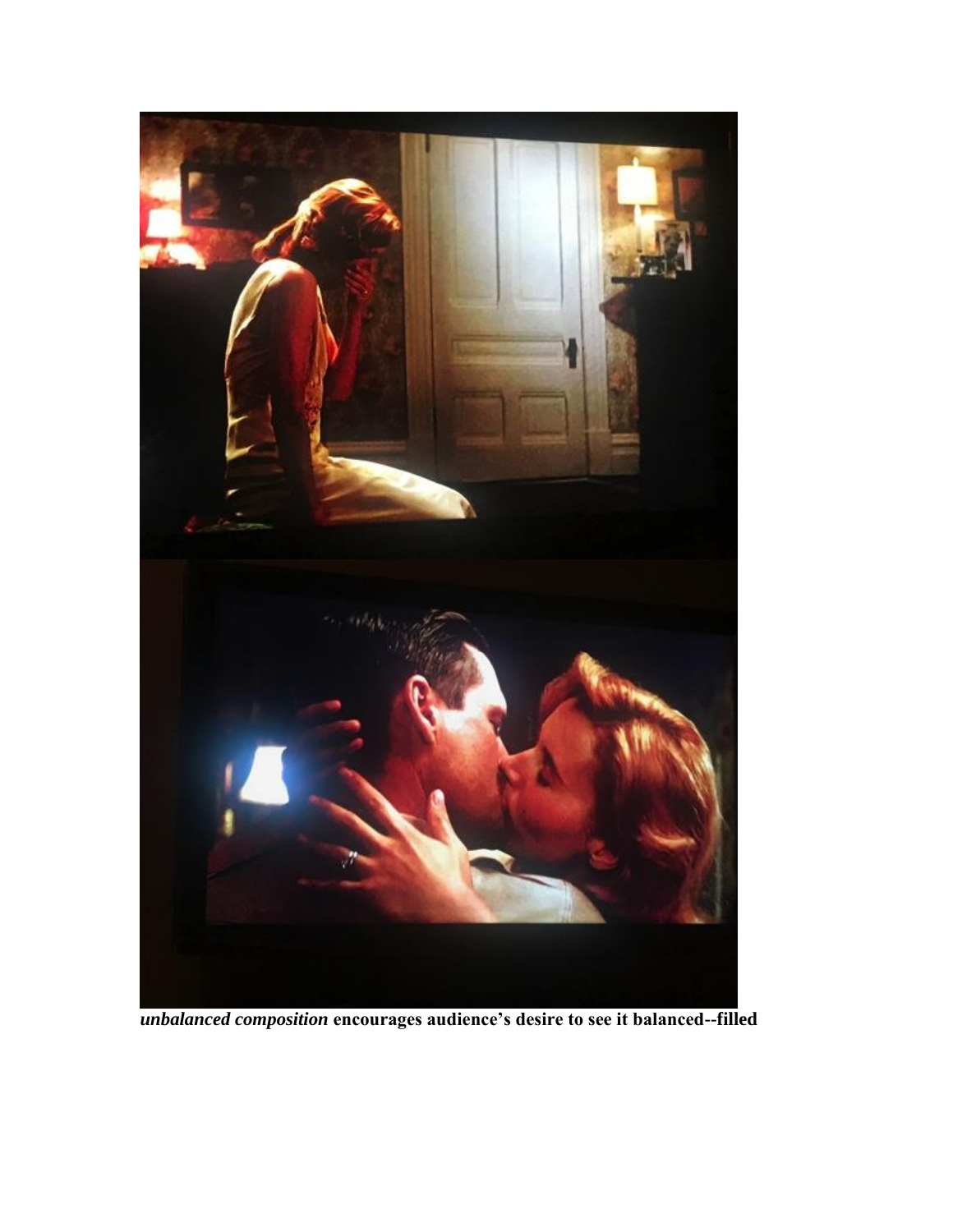

**Jimmy (Tom Hanks) caged by both his career-ending alcoholism and all-women baseball**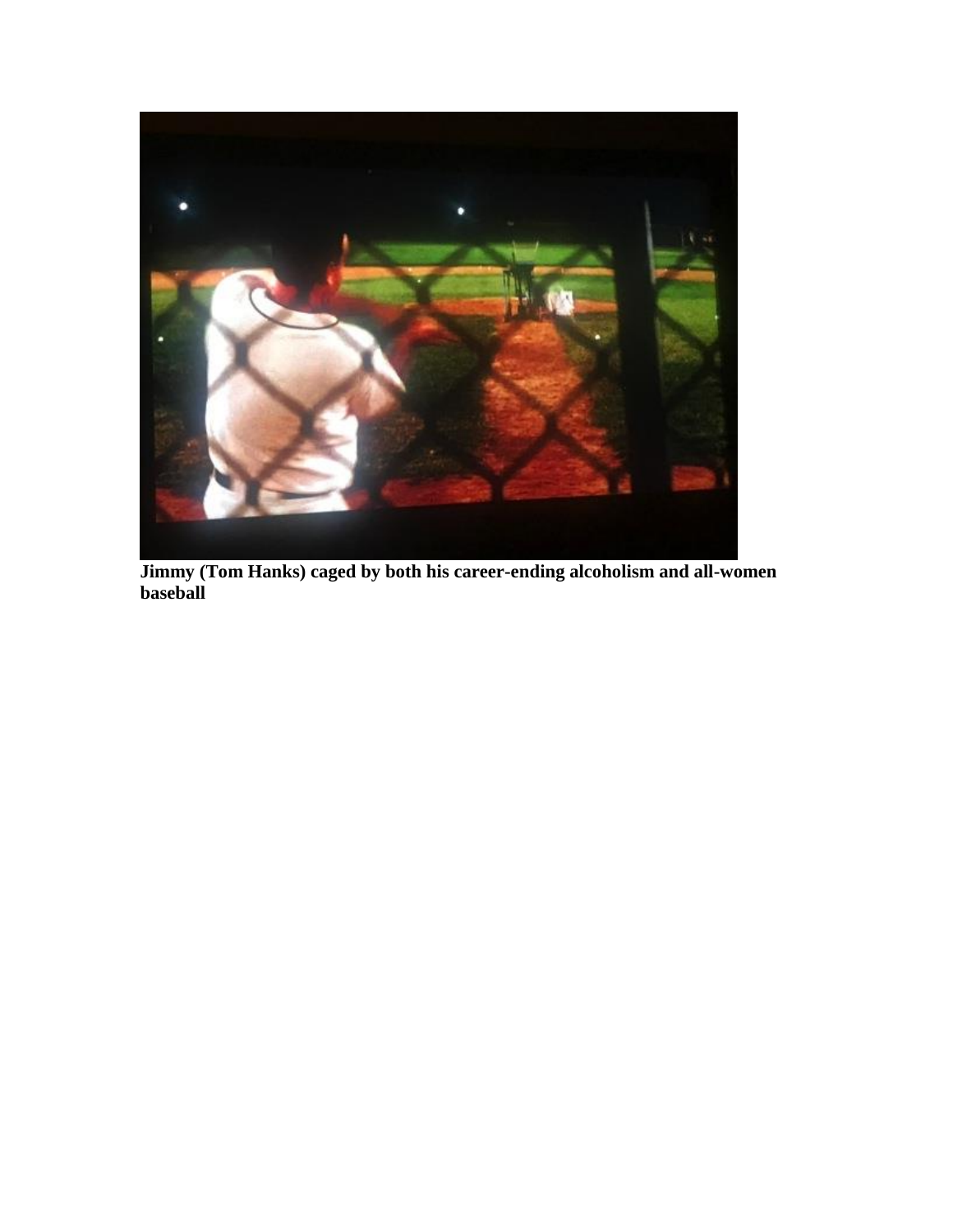

**a "reaching out"** *global image pattern*-**an iconic schema of similarly stylized shots, montages, gestures, detectable globally across the entire film.** Such is the case with the consistent use of slow lap dissolves in Francis Coppola's *Bram Stoker's Dracula*  (1992), which serve to mimic and underscore the vampire's ability to effortlessly cross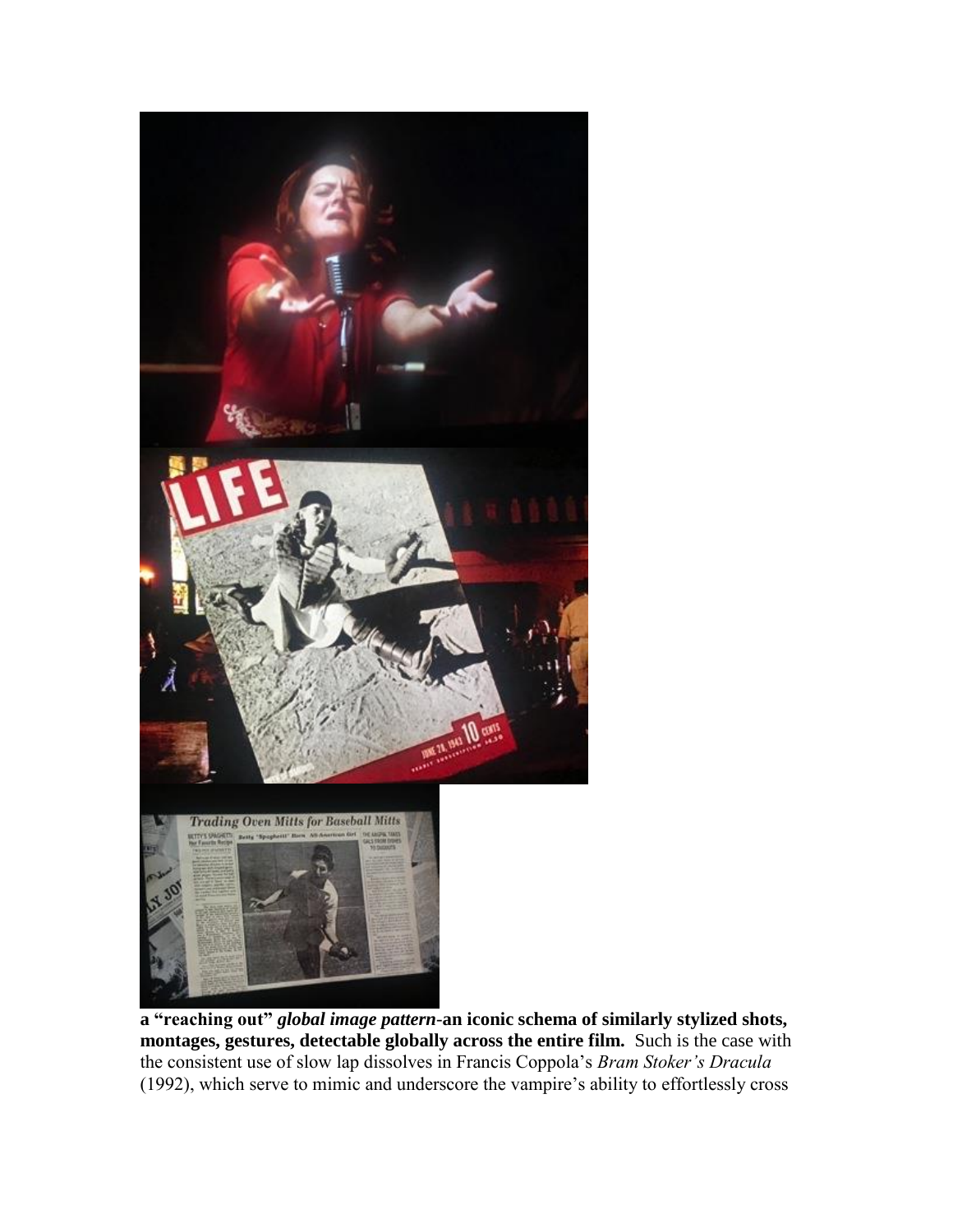borders, for example, between life and death, between Transylvania and London, and across homo- and heterosexual object choices.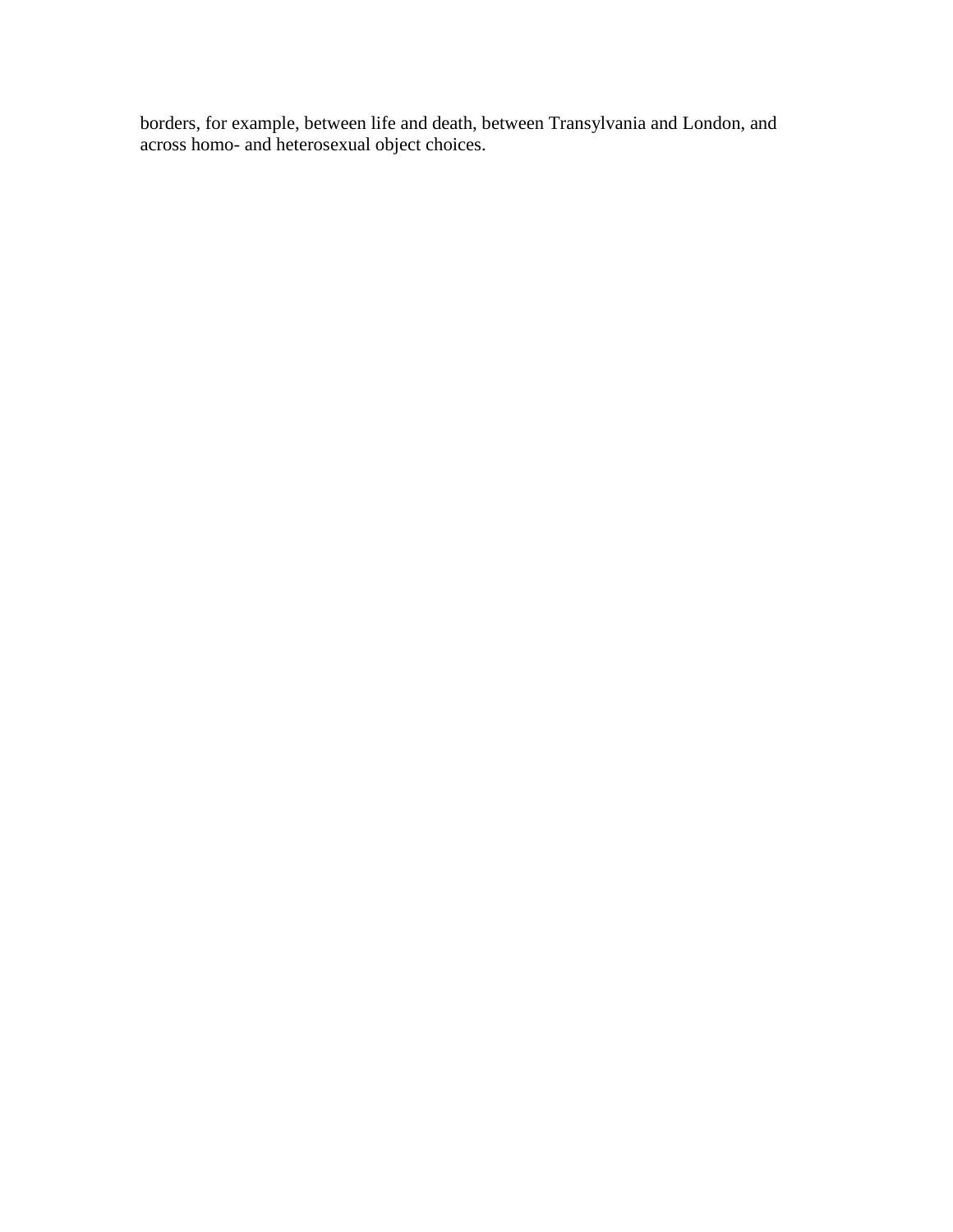

**graphic match-**two or more shots linked by similar visual elements. The significance of this stylistic choice visually links the meaning of the two objects—they are a pair of parallel signifiers contributing meaning to each other.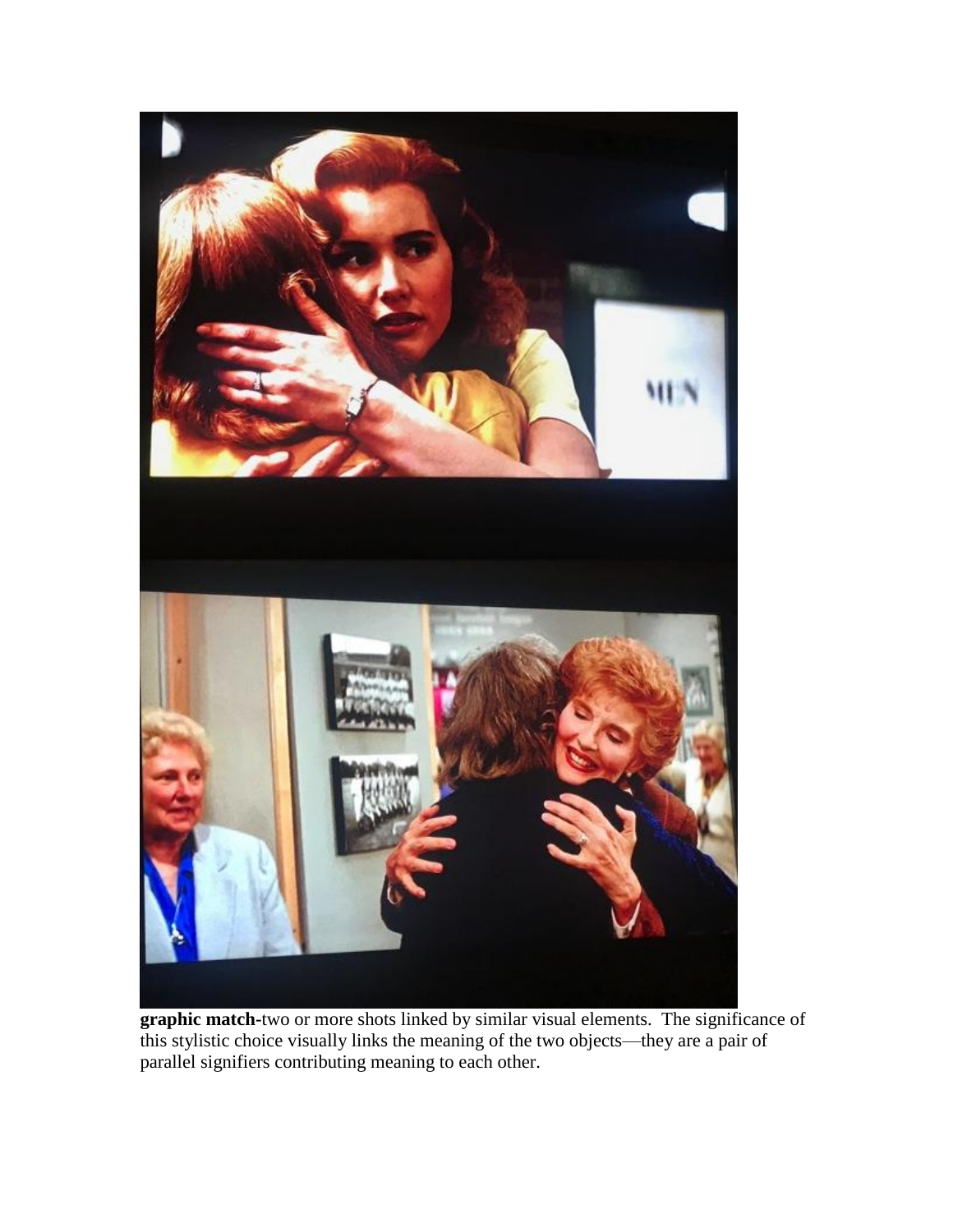

**Black reactions**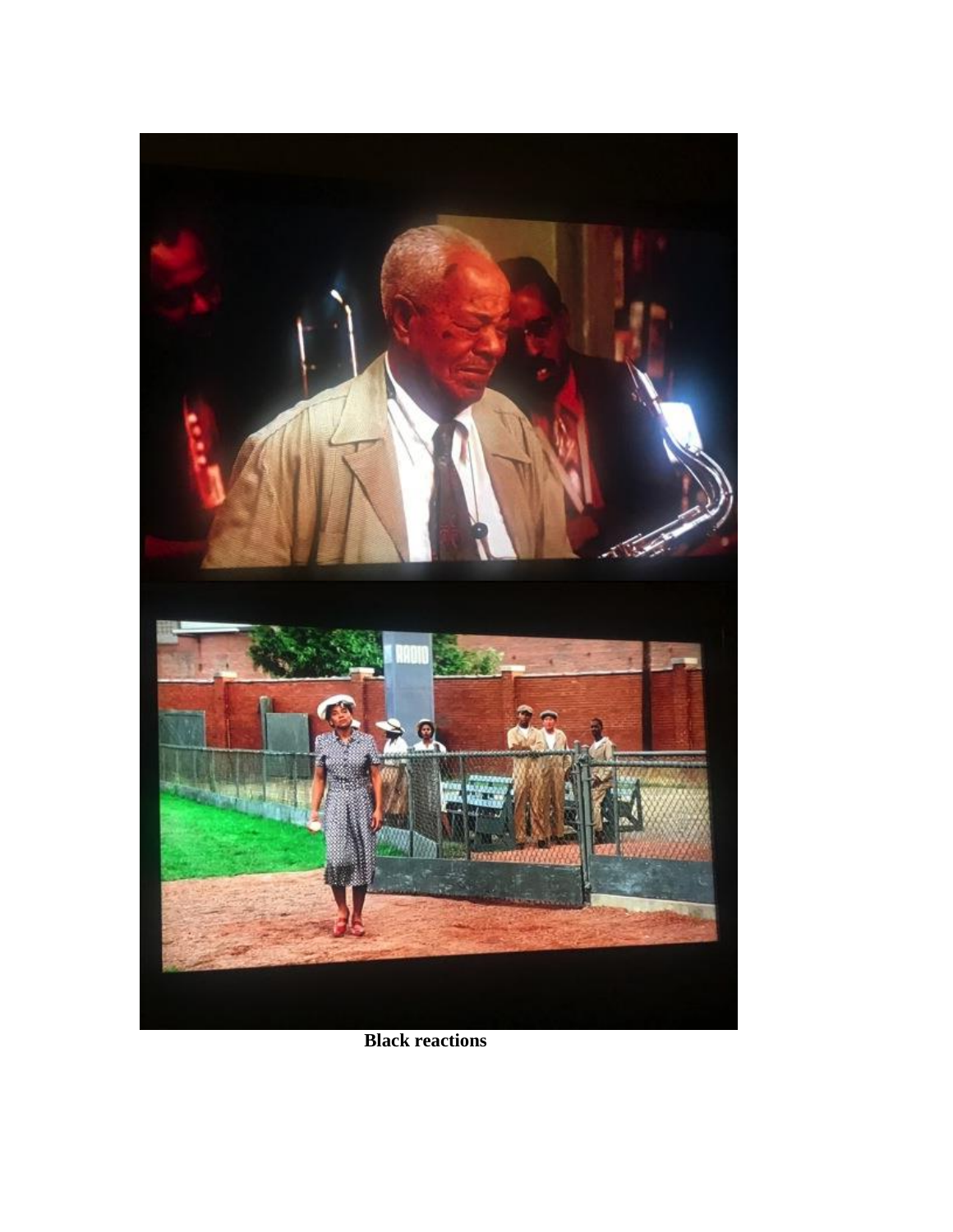

**WW II male idiocy symbolically getting knocked over by women at home**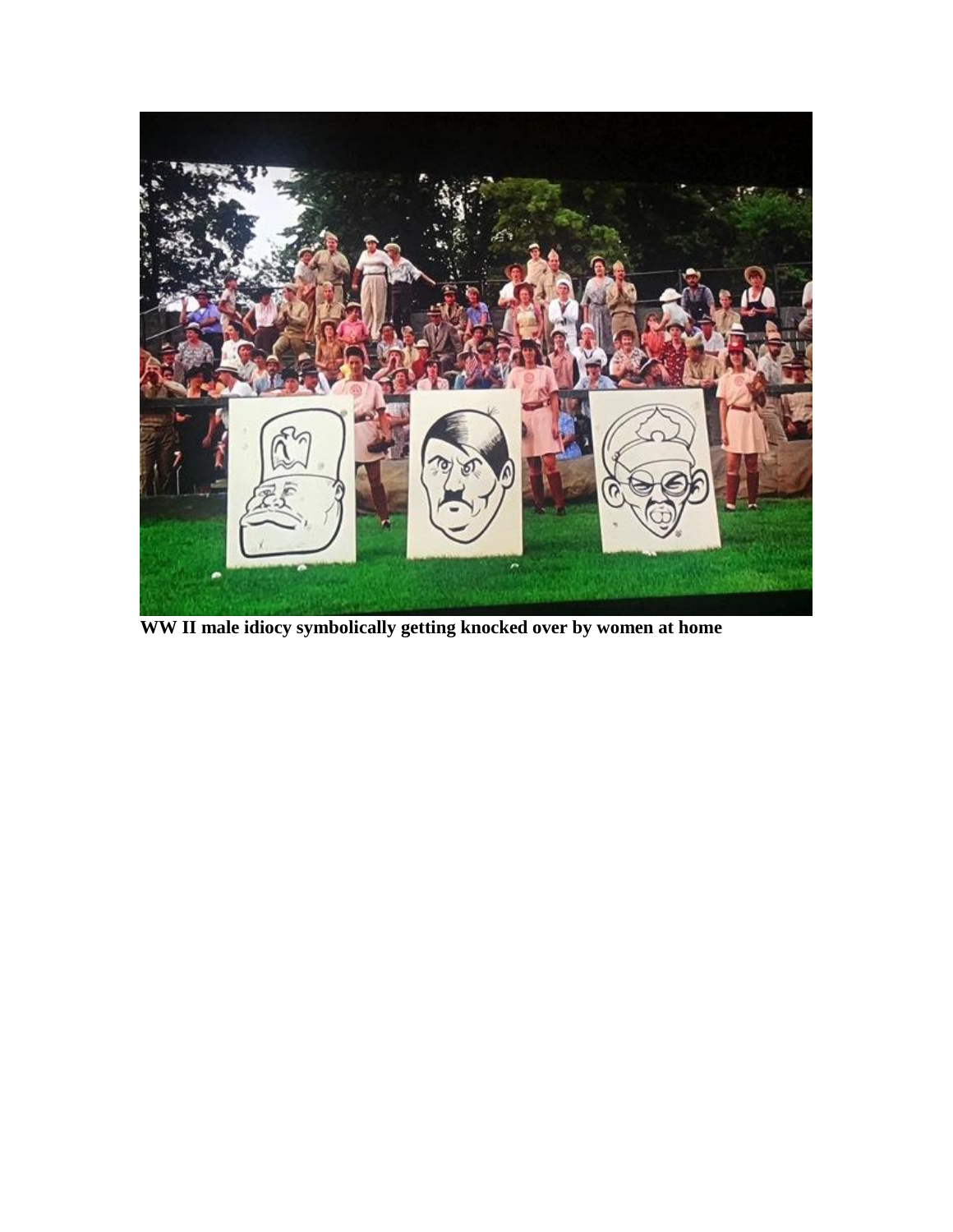

**The relationship between Doris (Rosie O'Donnell) & Mae (Madonna) highlighted w/a** *choker close-up*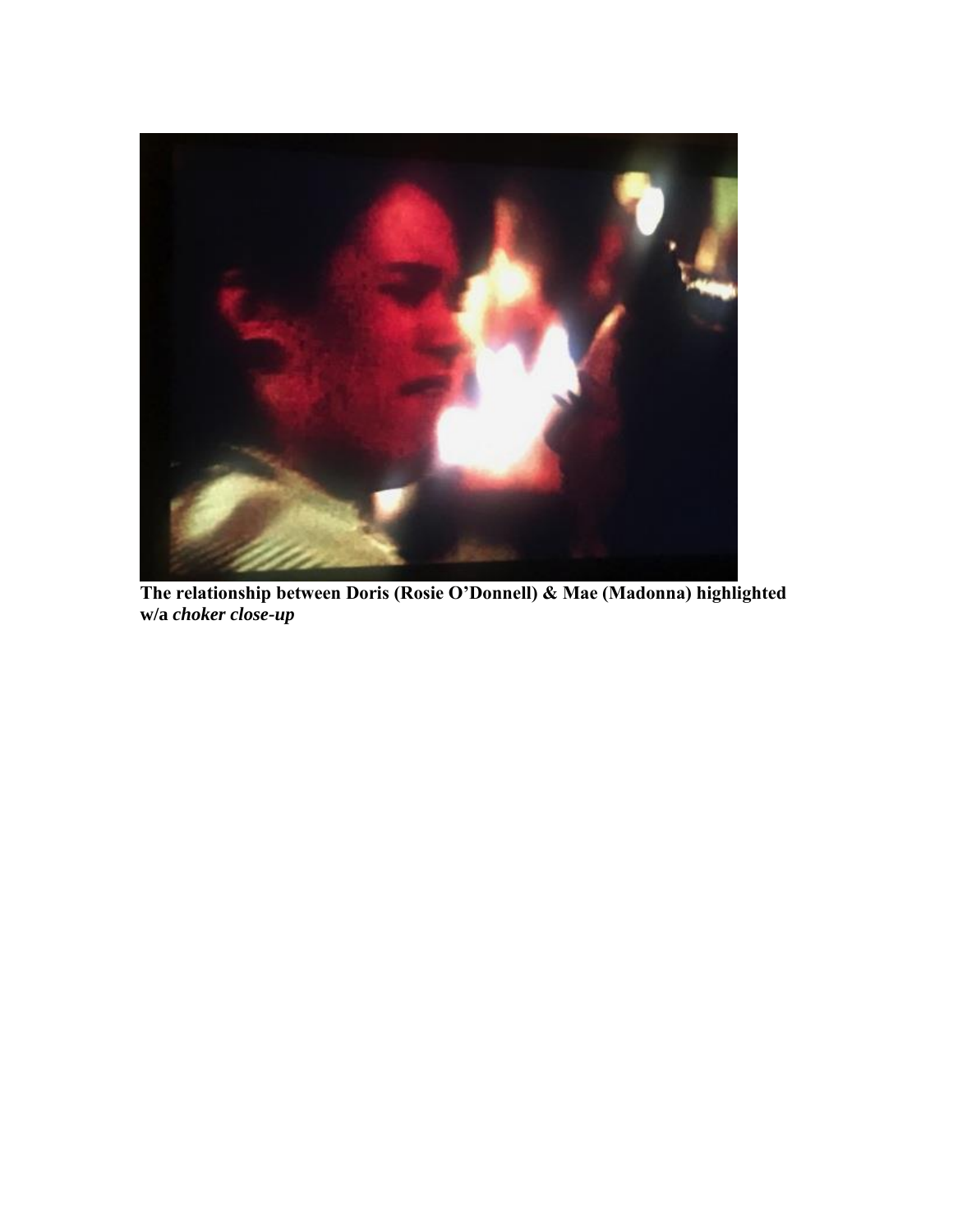## From *Dance, Girl, Dance* (Dorothy Arzner,1940)

JUDY O'BRIEN [Maureen O'Hara] *(dancing onstage, dress straps rip-male audience members taunt)*

## **I know you want me to tear my clothes off so you can look your 50 cents' worth.**

[Tess Slesinger](http://www.imdb.com/name/nm0805756/?ref_=ttfc_fc_wr1) & Frank Davis (screenplay); [Vicki Baum](http://www.imdb.com/name/nm0062139/?ref_=ttfc_fc_wr3) (story) From *Dance, Girl, Dance* (Dorothy Arzner,1940)

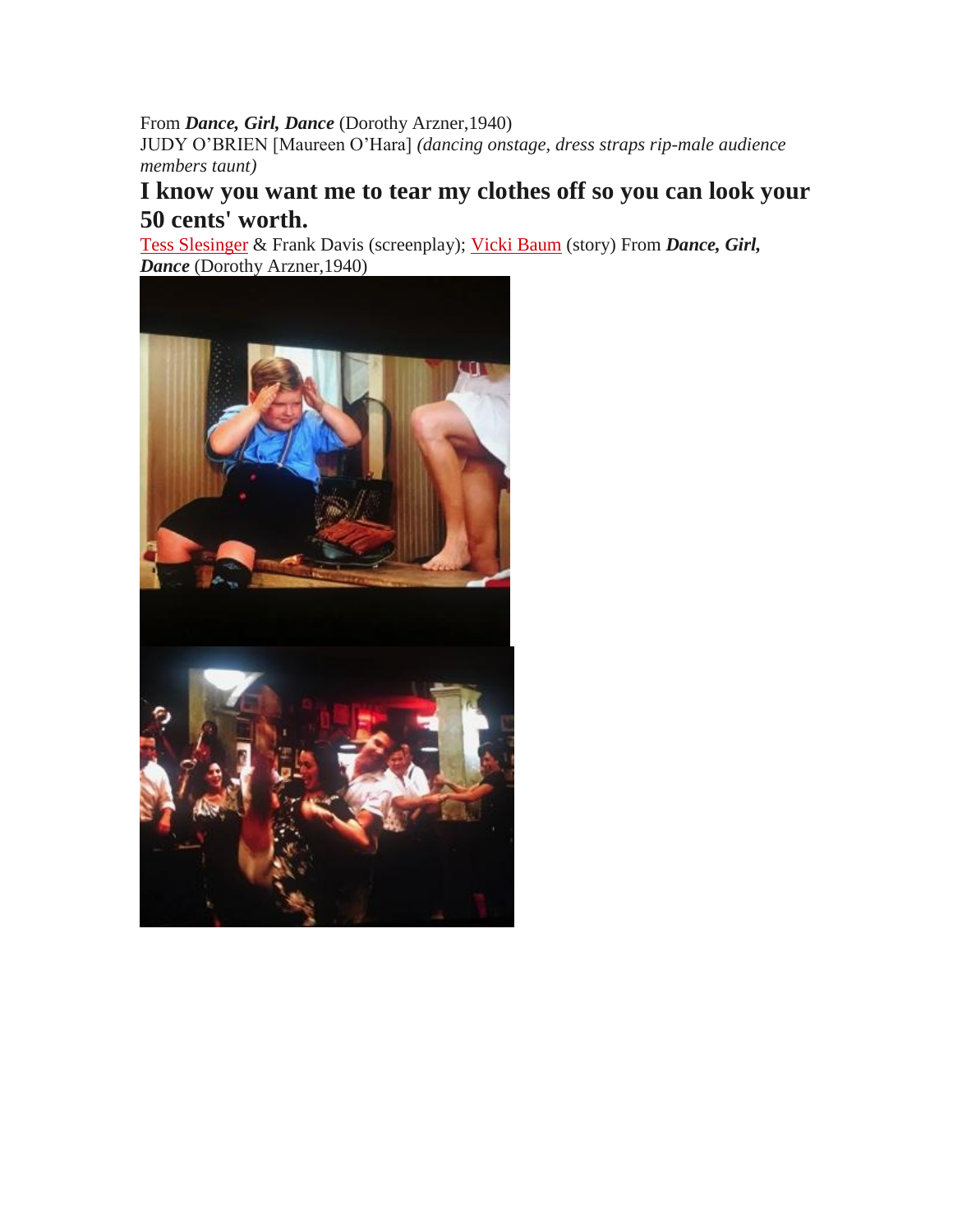

**male audience titillation? critiqued?**